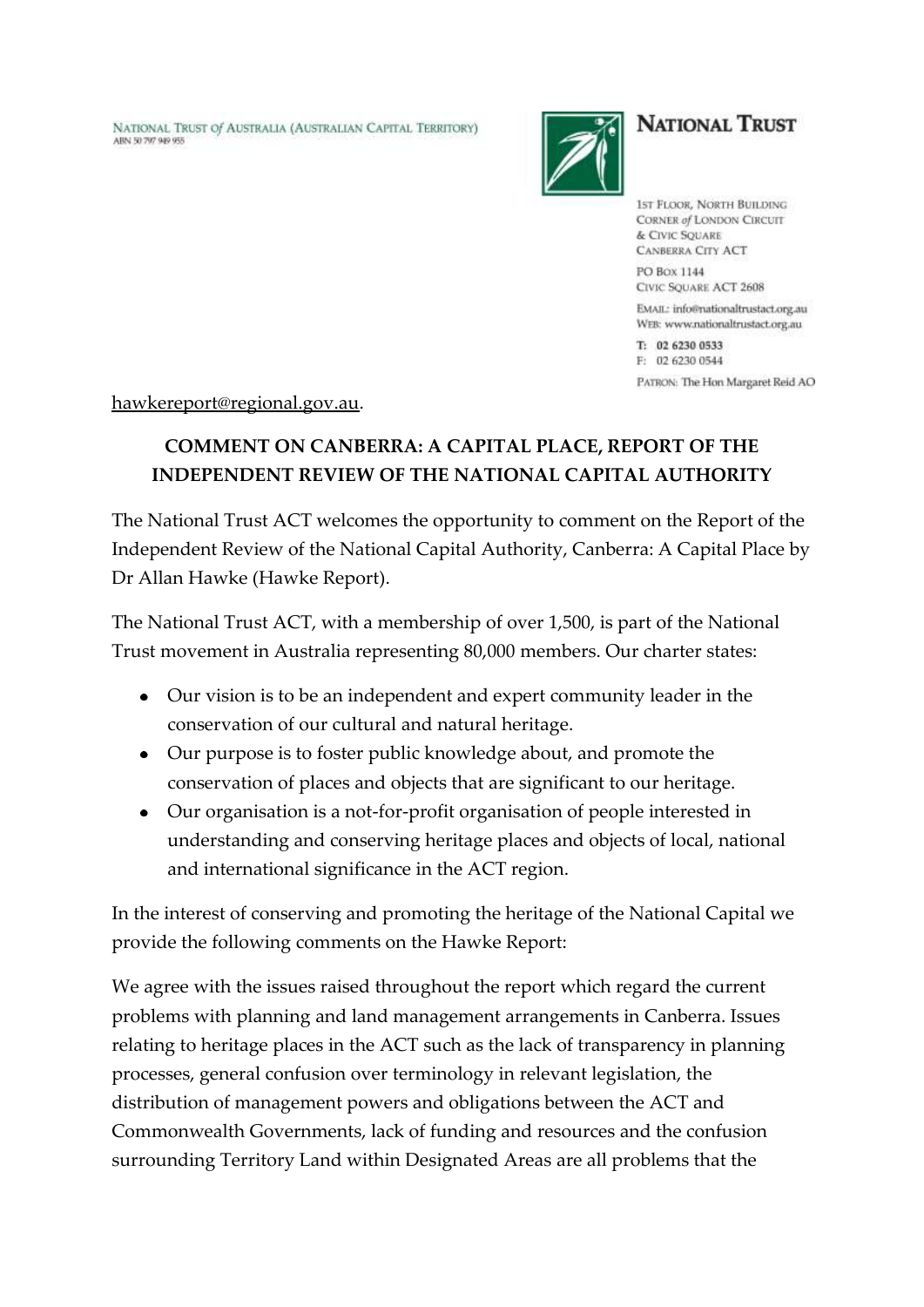National Trust has dealt with on a number of occasions. This can be seen specifically in our comments in 2008 relating to the Hawke Review of the EPBC Act, the Review of the ACT Heritage Act 2004 and our recent comments on the NCOSS Review to the NCA.

We support the recommendations which attempt to address the above issues, especially Recommendations 2, 3, 4, 6, 7, 8, 9, 19 & 21 and would like to see them endorsed and acted upon by the minister. Some suggestions regarding these recommendations however include:

- That the member of the NCA board appointed to represent the interests of the Canberra Community is a member of the community not simply a politician.
- There is the potential for the creation of a National Capital Advisory Committee which includes experts from various fields to assist the NCA board with their decisions. This could represent and utilize the skills of special interest groups not only from Canberra but throughout Australia; the National Trust could be one such group.
- We would also like to see the instigation of a formal appeals process available for planning decisions made by the NCA to assist with making the processes more transparent, recent issues surrounding the proposed War Memorials for Rond Terrace highlight the need for this process and to involve the community in decisions that affect both the Canberra population and Australians in general.

Our main concern however, still regards the 'heritage gap', while recommendations are suggested in Chapter 10 we feel the confusion surrounding heritage, planning and land management is still far from being clarified. The general suggestions made in the review in regards to changing the EPBC Act processes may seem suitable to some heritage sites but for others this is not the preferred option. The Albert Hall Precinct is a prime example of this; an ACT Heritage Registered site on Territory Land, within a Designated Area. To declare this site as being on National Land will effectively mean the Canberra Community or Government will not have a say in its overall management. When it comes to heritage sites in Designated Areas their heritage status needs to be considered on a case-by-case basis ie: whether the site has state, commonwealth or national significance, to ensure the correct protection is afforded and the correct heritage significance is acknowledged.